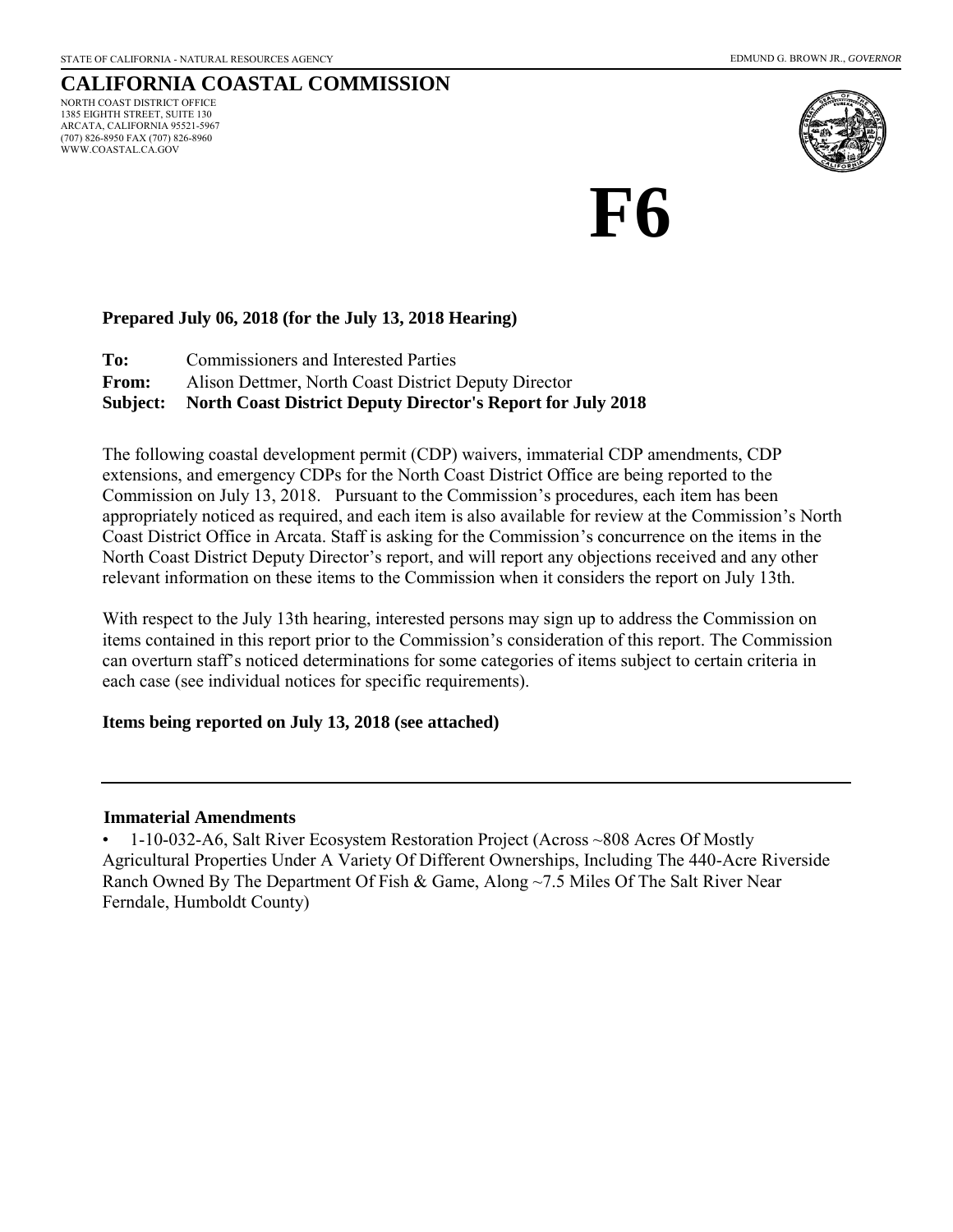#### **CALIFORNIA COASTAL COMMISSION**  NORTH COAST DISTRICT OFFICE 1385 EIGHTH STREET, SUITE 130 ARCATA, CALIFORNIA 95521-5967 PH (707) 826-8950 FAX (707) 826-8960 coastal.ca.gov



# **NOTICE OF PROPOSED IMMATERIAL PERMIT AMENDMENT**

Coastal Development Permit Amendment No. **1-10-032-A6**

June 28, 2018

**To:**All Interested Parties

**From:** John Ainsworth, Executive Director

- **Subject:** Permit No. **1-10-032-A6** granted to **Humboldt County Resource Conservation District** for: Implementation of the Salt River Ecosystem Restoration Project, a multi-year, region-wide, collaborative restoration and flood alleviation project comprised of three major components: (1) Phase 1 involves restoring approximately 400 acres of estuarine marsh, estuarine aquatic, riparian, and freshwater wetland habitats on the lower 2.5 miles of the Salt River and on the 440-acre Riverside Ranch former dairy farm property owned by the Department of Fish & Game; (2) Phase 2 involves restoring hydraulic capacity, in-stream fish habitat, riparian vegetation, and improved water quality along an additional approximately 5 miles of the Salt River,  $\sim$ 2,900 feet of lower Francis Creek, and  $\sim$ 500 feet of lower Eastside Drainage; and (3) long-term maintenance and adaptive management activities to ensure the project meets its goals and objectives to be performed over multiple years.
- **Project Site:** Across ~808 acres of mostly agricultural properties under a variety of different ownerships, including the 440-acre Riverside Ranch owned by the Department of Fish & Game, along ~7.5 miles of the Salt River near Ferndale, Humboldt County**.**

### **The Executive Director of the California Coastal Commission has reviewed a proposed amendment to the above referenced permit, which would result in the following change(s):**

 Inclusion of two added parcels (APNs: 100-112-11, 106-021-01) in the project area footprint to accommodate additional sites for the beneficial reuse of dredged sediment generated by the 2018 channel restoration work. The added properties are owned by landowners with whom the applicant currently has signed landowner agreements.

### **FINDINGS**

Pursuant to 14 Cal. Admin. Code Section 13166(b) this amendment is considered to be IMMATERIAL and the permit will be amended accordingly if no written objections are received